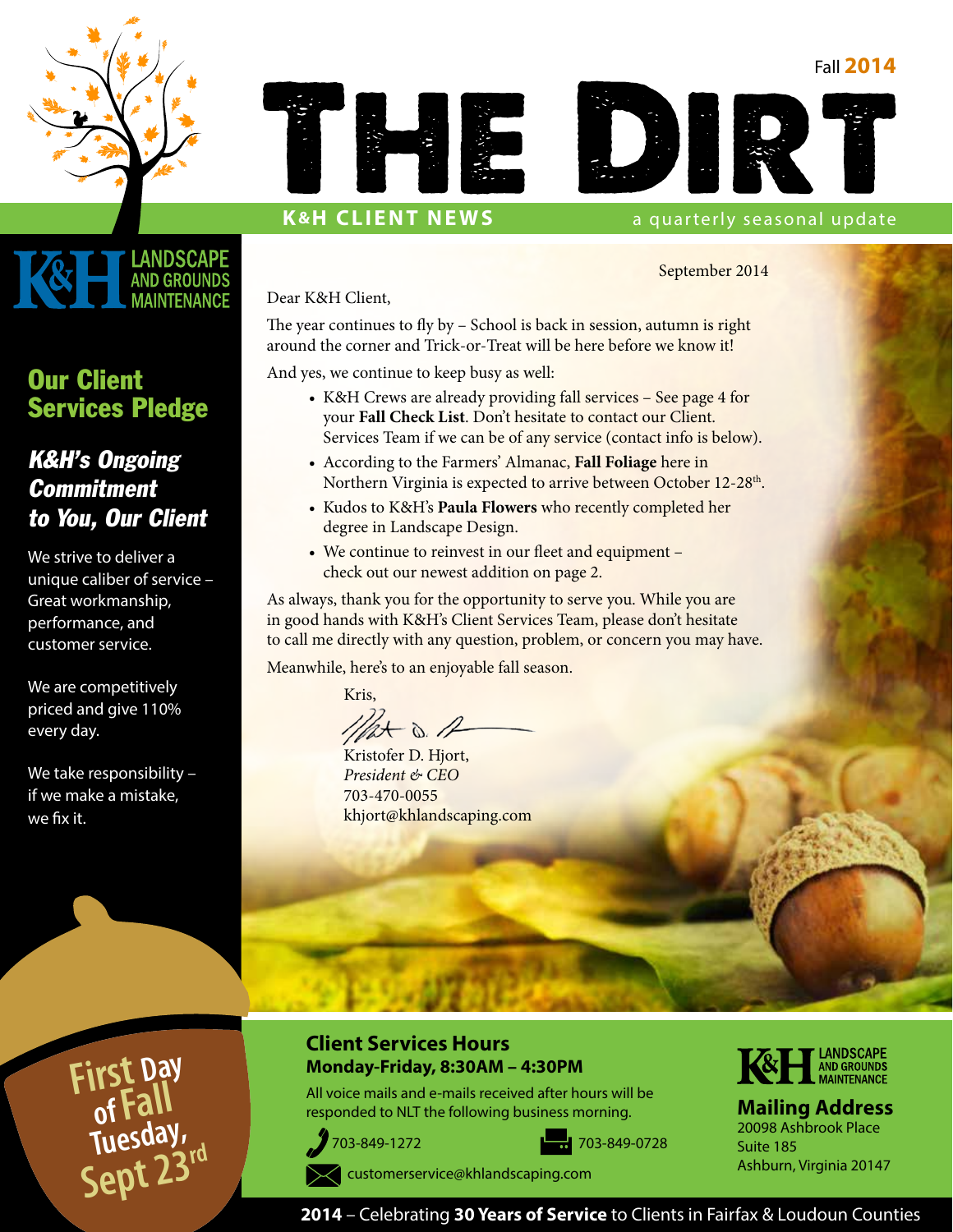## Houseplants: **The Gift That Keeps Giving**

Houseplants bring nature indoors - a touch of green that softens hard lines and strong light. When you embellish your interior spaces with houseplants, you're not just adding greenery - these living organisms enhance the quality of life for you and your family.



## **FIVE Benefits of HOUSEPLANTS:**

### **Breathing Easier**

Adding plants to interior spaces can increase oxygen levels.

## 2 **Releasing Water**

Plants release approximately 97 percent of the water they take in thereby increasing humidity of the air around them. Studies also show that using plants in interior spaces decreases the incidence of dry skin, colds, sore throats and dry coughs.

## 3 **Purifying Air**

Plants remove toxins from air – up to  $87$  percent of volatile organic compounds every 24 hours, according to NASA research.

## **4 Improving Health**

In hospital rooms, plants speed recovery rates of surgical patients, according to researchers at Kansas State University. Compared to patients in rooms without plants, patients in rooms with plants reques<mark>t le</mark>ss pain medication, have lower heart rates and blood pressure, experience less fatigue and anxiety, and are released from the hospital sooner.

At the workplace, plants play an instrumental role in decreasing fatigue, colds, headaches, coughs, sore throats and flu-like symptoms.

### 5 **Sharpening Focus**

Research studies found that students demonstrate 70% greater attentiveness – and overall attendance - when they are taught in rooms containing plants.

**Source: www.bayeradvanced.com**



# @ Your Service

Contact Danielle Pearson, Lead Client Services Representative, at **703-849-1272**  or **customerservice@khlandscaping.com** with any special requests, questions, or changes to your account.

All voice mails and e-mails received after hours will be responded to no later than the following business morning.

#### **Client Advocate**

Please consider Danielle your K&H advocate on behalf of managing your account, facilitating special requests, and/or coordinating with K&H Managers and Crews. She will either handle your inquiry or coordinate with the appropriate K&H Manager on your behalf. She's just a phone call or click of a mouse away. [Monday-Friday, 8:30AM-4:30PM].

#### **Special Requests? Need to Reschedule?**

We are happy to accommodate you in any way we can. We just ask that you give us at least 48 hours of notice to cancel, reschedule, or to make a special request. Contact K&H's Client Services Department directly.

#### **On-Site Picture Taking**

You may periodically see K&H Crews taking pictures while on-site; please don't be alarmed. It is a feature of our integrated software system and photographs are taken for a variety of reasons: tracking the progress of a project ("before & after"), documenting damage at a property, educating you, the client of a pending issue, data collecting for a requested proposal or estimate, coordinating with other service companies, etc. The pictures are automatically "tied" to your customer account profile for historical purposes and are available to you at any time.

#### **K&H's Referral Program**

It's actually our **Thank You** program. K&H is very proud of its 80%+ client retention rate and we recognize – and appreciate – that we wouldn't be so successful without you. It's our pleasure to thank you for any referrals you send our way (Up to a \$500 Visa check card upon contract signing). Thank you in advance for keeping us in mind.

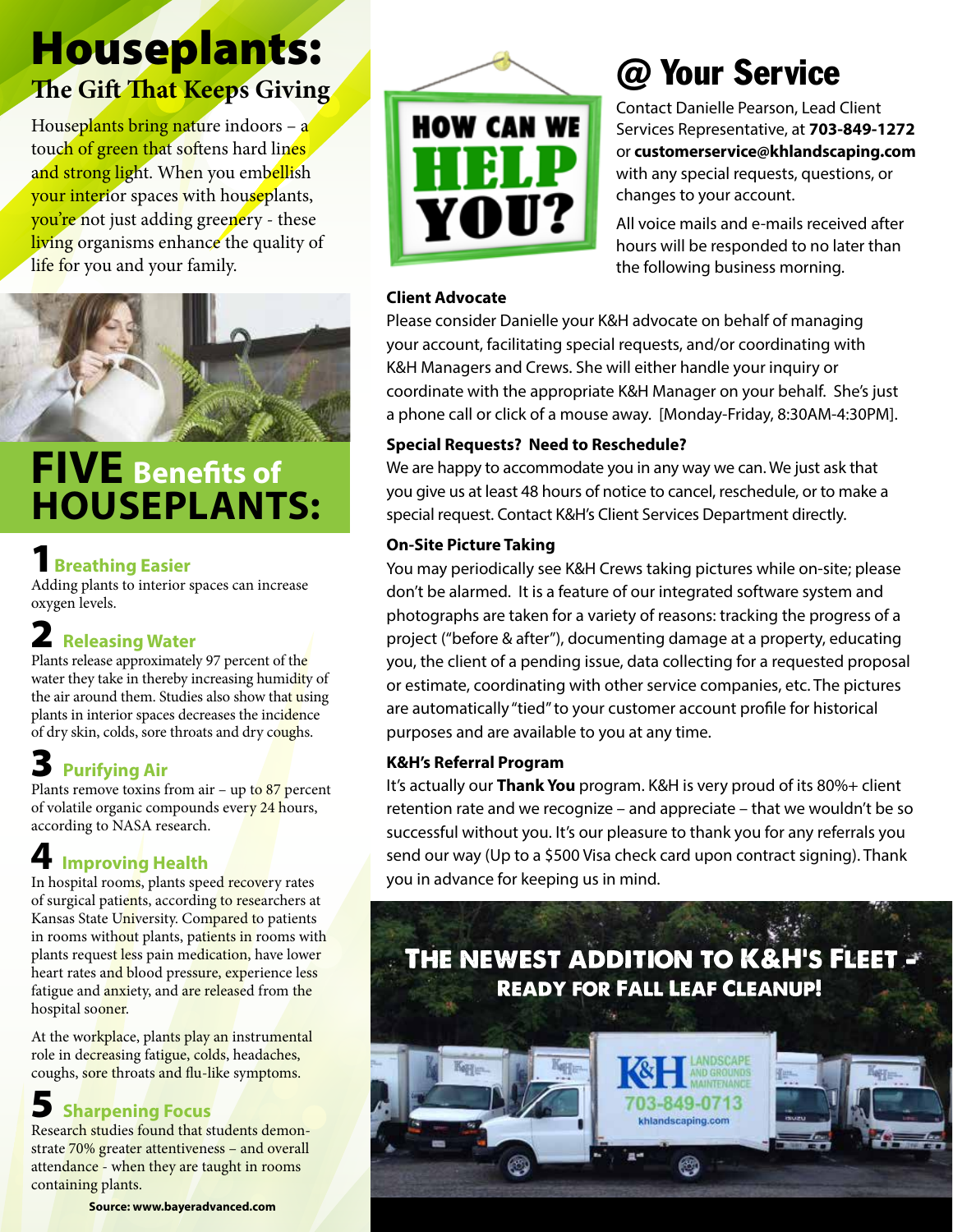## **Spotlight:** Out with the Old; In with the New





The home was purchased many years ago with standard 3-foot wide concrete sidewalk and basic contractor grade landscaping. Owners are finally ready for a change – an updated walkway that would complement their brick facade and perennial gardens – featuring azaleas and lots of color!



The design features a nice wide, meandering walkway (7' feet wide at both ends) with Nicolock Adobe tumbled pavers that offer a soft look against the traditional red brick. The lamp post has been relocated to allow for the new curvy approach to the front entryway.







Both color and low maintenance were priorities for the new landscape. Outdated and overgrown plants were removed, azaleas were pruned and repurposed, and 15 different types of plants (mostly perennials) are now featured throughout the front of the home.